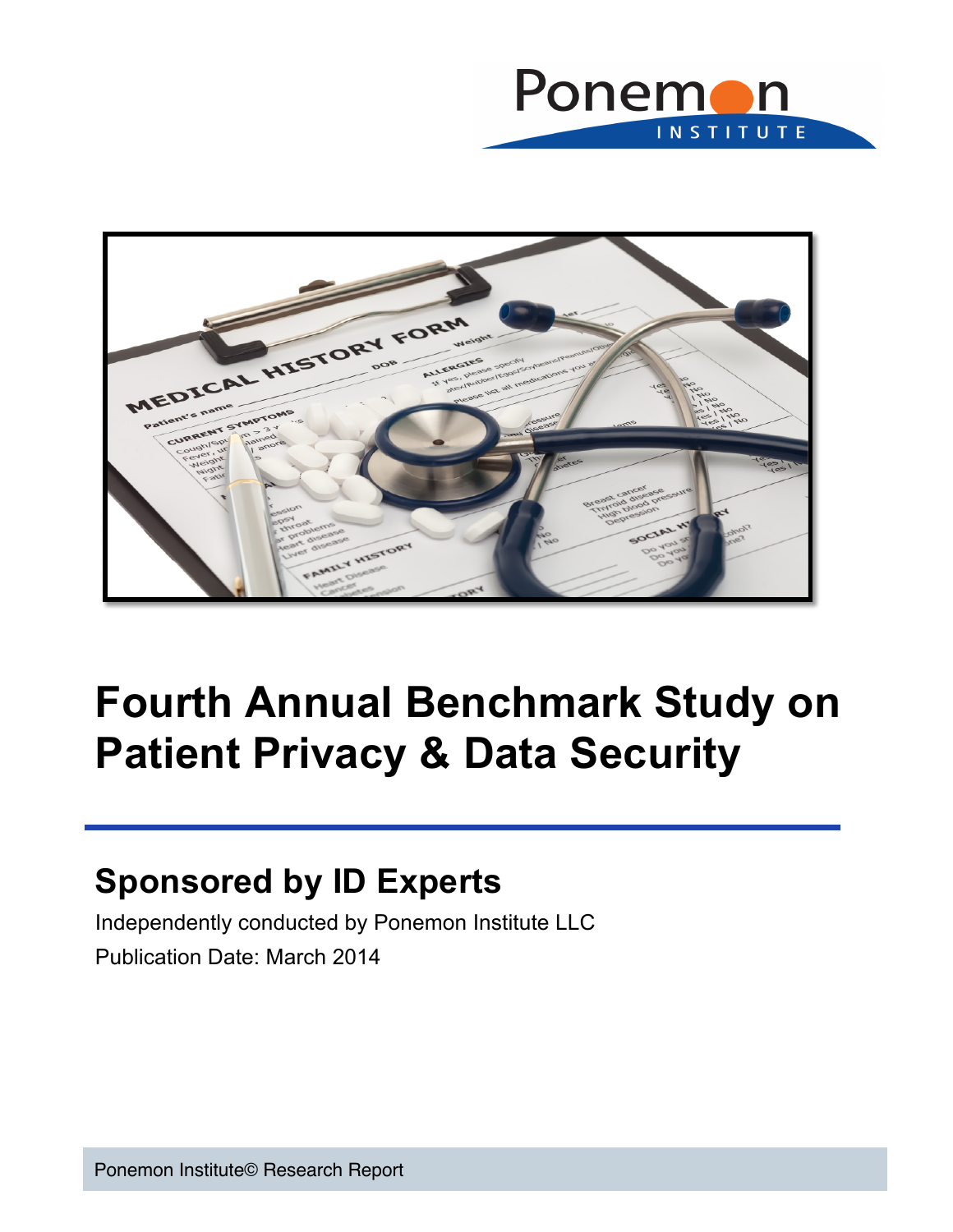

## **Fourth Annual Benchmark Study on Patient Privacy & Data Security**

Presented by Ponemon Institute March 2014

### **Part 1. Introduction**

The *Fourth Annual Study on Patient Privacy & Data Security* reveals new and expanded threats to the security and privacy of patient information in the U.S. healthcare system. The Affordable Care Act (ACA) is seen as a contributing factor because of the documented insecure websites, databases and health information exchanges that are highly vulnerable to insider and outsider threats. While the total number of data breaches has declined slightly over previous years, almost every healthcare organization represented in this research had a data breach. The study also found that healthcare organizations continue to struggle to comply with increasing complex federal and state privacy and security regulations.

Criminal attacks on healthcare systems have risen a startling 100 percent since we first conducted this study four years ago in 2010. Healthcare employees are fueling breach risks by increased use of their personal unsecured devices (smartphones, laptops and tablets). Business Associates—those that have access to PHI and work with healthcare organizations—are not yet in compliance with the HIPAA Final Rule.

Data breaches continue to cost some healthcare organizations millions of dollars every year. While the cost can range from less than \$10,000 to more than \$1 million, we calculate that the average cost for the organizations represented in this year's benchmark study is approximately \$2 million over a two-year period. This is down from \$2.4 million in last year's report as well as from the \$2.2 million reported in 2011 and \$2.1 million in 2010. Based on the experience of the healthcare organizations in this benchmark study, we believe the potential cost to the healthcare industry could be as much as \$5.6 billion annually.<sup>1</sup>

The types of healthcare organizations participating in the study are hospitals or clinics that are part of a healthcare network (49 percent), integrated delivery systems (34 percent) and standalone hospital or clinic (17 percent). This year 91 healthcare organizations participated in this benchmark research and 388 interviews were conducted<sup>2</sup>. All organizations in this research are subject to HIPAA as a covered entity. Most respondents interviewed work in compliance, IT, patient services and privacy.

#### **Key Research Findings:**

**The number of data breaches decrease slightly**. Ninety percent of healthcare organizations in this study have had at least one data breach in the past two years. However, 38 percent report that they have had more than five incidents. This is a decline from last year's report when 45 percent of organizations had more than 5. This coupled with an increase in organizations' level of confidence in data breach detections suggests that modest improvements have been made in reducing threats to patient data.

**Healthcare organizations improve ability to control data breach costs**. The economic impact of one or more data breaches for healthcare organizations in this study ranges from less than \$10,000 to more than \$1 million over a two-year period. Based on the ranges reported by respondents, we calculated that the average economic impact of data breaches over the past two years for the healthcare organizations represented in this study is \$2.0 million. This is a decrease of almost \$400,000 or 17 percent since last year.

 

 $^1$  This is based on multiplying \$986,948 (50% of the average two year cost of a data breach experienced by the 91

healthcare organizations in this research) x 5,723 (the total number of registered US hospitals per the AHA).

<sup>2</sup> Benchmark research differs from survey research. The unit of analysis in benchmark research is the organization and in survey research it is the individual.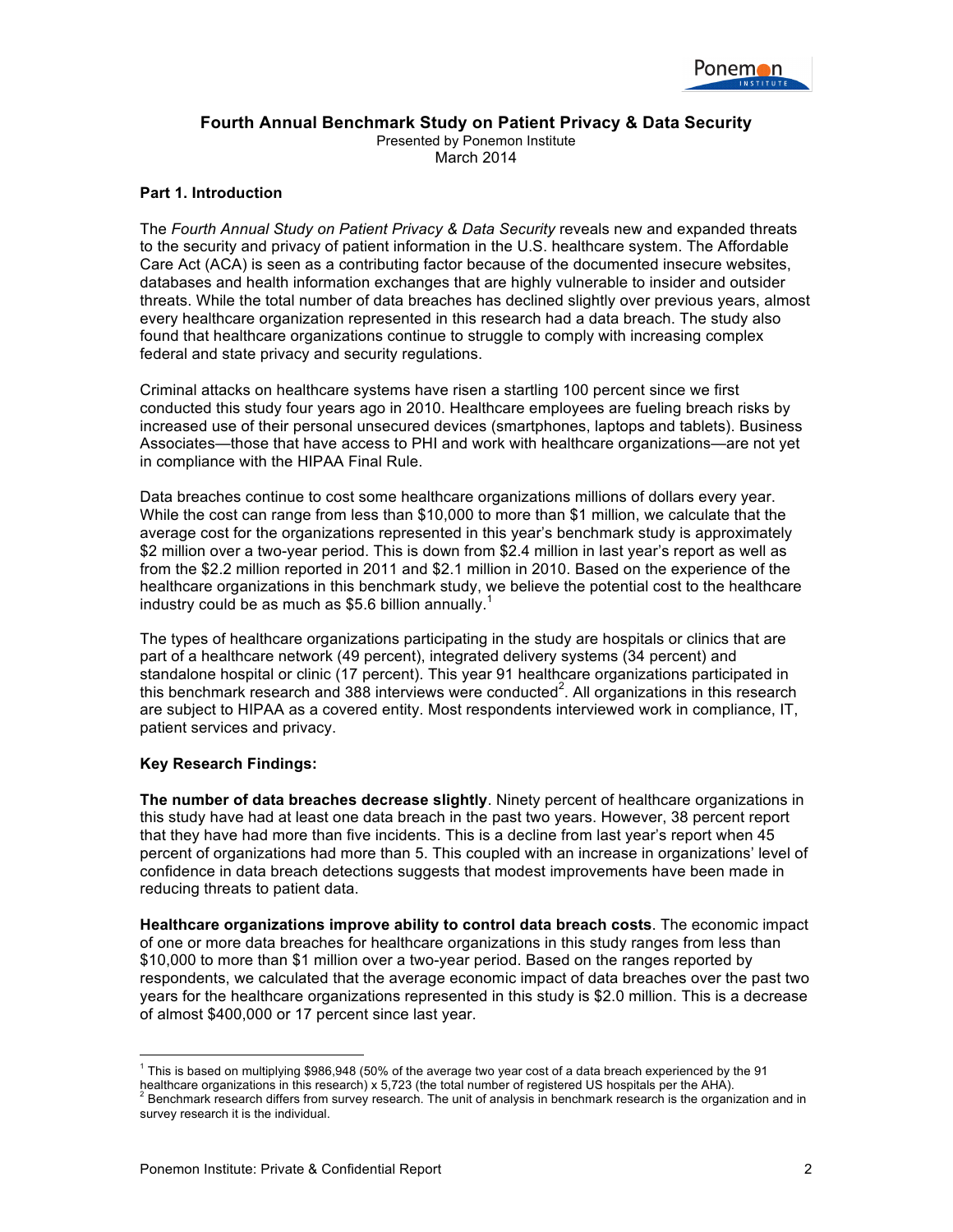**ACA increases risk to patient privacy and information security.** Respondents in 69 percent of organizations represented believe the ACA significantly increases (36 percent) or increases (33 percent) risk to patient privacy and security. The primary concerns are insecure exchange of patient information between healthcare providers and government (75 percent of organizations), patient data on insecure databases (65 percent) and patient registration on insecure websites (63 percent of organizations).

**ACO participation increases data breach risks**. Fifty-one percent of organizations say they are part of an Accountable Care Organization (ACO) and 66 percent say the risks to patient privacy and security due to the exchange of patient health information among participants has increased. When asked if their organization experienced changes in the number of unauthorized disclosure of PHI, 41 percent say it is too early to tell. Twenty-three percent say they noticed an increase.

**Confidence in the security of Health Information Exchanges (HIEs) remains low**. An HIE is defined as the mobilization of healthcare information electronically across organizations within a region, community or hospital system. The percentage of organizations joining HIEs increased only slightly. This year, 32 percent say they are members and this is up slightly from 28 percent last year. One-third of organizations say they do not plan to become a member. The primary reason could be that 72 percent of respondents say they are only somewhat confident (32 percent) or not confident (40 percent) in the security and privacy of patient data share on HIEs.

**Criminal attacks on healthcare organizations increase 100 percent since 2010.** Insider negligence continues to be at the root of most data breaches reported in this study but a major challenge for healthcare organizations is addressing the criminal threat. These types of attacks on sensitive data have increased 100 percent since the study was conducted in 2010 from 20 percent of organizations reporting criminal attacks to 40 percent of organizations in this year's study.

**Employee negligence is considered the biggest security risk**. Seventy-five percent of organizations say employee negligence is their biggest worry followed by use of public cloud services (41 percent), mobile device insecurity (40 percent) and cyber attackers (39 percent).

**BYOD usage continues to rise**. Despite the concerns about employee negligence and the use of insecure mobile devices, 88 percent of organizations permit employees and medical staff to use their own mobile devices such as smart phones or tablets to connect to their organization's networks or enterprise systems such as email. Similar to last year, more than half of organizations are not confident that the personally-owned mobile devices or BYOD are secure.

**Heavy use of cloud services increases.** As discussed above, healthcare organizations view the use of public cloud services as a serious threat. In fact, only one-third are very confident or confident that information in a public cloud environment is secure. Despite the risk, 40 percent of organizations say they use the cloud heavily, an increase from 32 percent last year. The applications or services most used are backup and storage, file-sharing applications, business applications and document sharing and collaboration.

**Half of healthcare organizations are compliant with the post-incident risk assessment requirement in the Final Rule.** Fifty-one percent of respondents said they are in full compliance while 49 percent report they are not compliant or are only partially compliant. Thirty-nine percent say their incident assessment process is not effective and cite a lack of consistency and inability to scale their process as the primary reasons.

**Healthcare organizations don't trust their third parties or business associates with sensitive patient information.** Seventy-three percent of organizations are either somewhat confident (33 percent) or not confident (40 percent) that their business associates would be able to detect, perform an incident risk assessment and notify their organization in the event of a data breach incident as required under the business associate agreement. The business associates